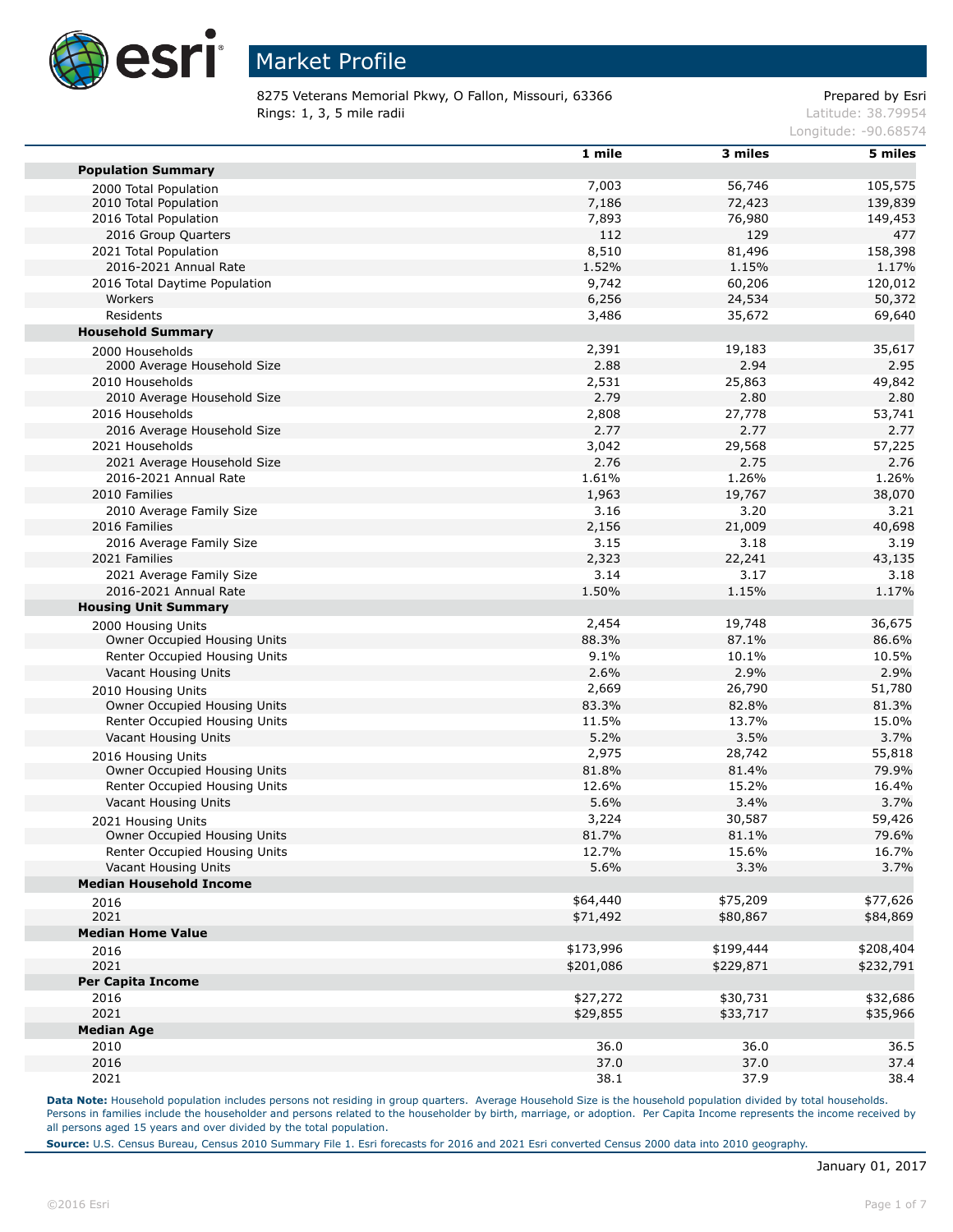

# Market Profile

8275 Veterans Memorial Pkwy, O Fallon, Missouri, 63366 Prepared by Esri Rings: 1, 3, 5 mile radii and the state of the state of the contract of the latitude: 38.79954

Longitude: -90.68574

|                                            | 1 mile    | 3 miles   | 5 miles   |
|--------------------------------------------|-----------|-----------|-----------|
| 2016 Households by Income                  |           |           |           |
| Household Income Base                      | 2,808     | 27,778    | 53,741    |
| $<$ \$15,000                               | 5.6%      | 4.8%      | 4.8%      |
| \$15,000 - \$24,999                        | 5.5%      | 5.9%      | 5.7%      |
| \$25,000 - \$34,999                        | 9.4%      | 7.6%      | 7.0%      |
| \$35,000 - \$49,999                        | 12.8%     | 12.0%     | 11.3%     |
| \$50,000 - \$74,999                        | 24.6%     | 19.5%     | 18.9%     |
| \$75,000 - \$99,999                        | 16.7%     | 17.9%     | 16.9%     |
| $$100,000 - $149,999$                      | 19.9%     | 22.0%     | 22.9%     |
| \$150,000 - \$199,999                      | 3.4%      | 7.1%      | 8.1%      |
| \$200,000+                                 | 2.0%      | 3.2%      | 4.4%      |
| Average Household Income                   | \$75,663  | \$85,142  | \$90,195  |
| 2021 Households by Income                  |           |           |           |
| Household Income Base                      | 3,042     | 29,568    | 57,225    |
| $<$ \$15,000                               | 5.3%      | 4.5%      | 4.4%      |
| \$15,000 - \$24,999                        | 5.1%      | 5.5%      | 5.2%      |
| \$25,000 - \$34,999                        | 9.2%      | 7.4%      | 6.7%      |
| \$35,000 - \$49,999                        | 7.1%      | 6.7%      | 6.0%      |
| \$50,000 - \$74,999                        | 25.8%     | 20.4%     | 19.5%     |
| \$75,000 - \$99,999                        | 17.8%     | 18.6%     | 17.4%     |
| $$100,000 - $149,999$                      | 23.5%     | 25.3%     | 26.5%     |
| \$150,000 - \$199,999                      | 4.0%      | 8.3%      | 9.5%      |
| \$200,000+                                 | 2.2%      | 3.5%      | 4.8%      |
| Average Household Income                   | \$82,522  | \$92,928  | \$98,814  |
| 2016 Owner Occupied Housing Units by Value |           |           |           |
| Total                                      | 2,434     | 23,403    | 44,587    |
| $<$ \$50,000                               | 7.6%      | 6.0%      | 4.5%      |
| \$50,000 - \$99,999                        | 3.0%      | 2.8%      | 2.3%      |
| $$100,000 - $149,999$                      | 20.7%     | 16.2%     | 13.3%     |
| \$150,000 - \$199,999                      | 38.9%     | 25.3%     | 26.1%     |
| \$200,000 - \$249,999                      | 17.1%     | 21.7%     | 22.3%     |
| \$250,000 - \$299,999                      | 6.2%      | 13.2%     | 13.7%     |
| \$300,000 - \$399,999                      | 3.2%      | 10.8%     | 12.3%     |
| \$400,000 - \$499,999                      | 0.1%      | 2.0%      | 3.1%      |
| \$500,000 - \$749,999                      | 1.6%      | 1.3%      | 1.4%      |
| \$750,000 - \$999,999                      | 0.9%      | 0.4%      | 0.5%      |
| $$1,000,000 +$                             | 0.7%      | 0.4%      | 0.4%      |
| Average Home Value                         | \$192,389 | \$216,606 | \$228,982 |
| 2021 Owner Occupied Housing Units by Value |           |           |           |
| Total                                      | 2,633     | 24,802    | 47,325    |
| $<$ \$50,000                               | 4.2%      | 3.1%      | 2.5%      |
| \$50,000 - \$99,999                        | 1.8%      | 1.7%      | 1.4%      |
| \$100,000 - \$149,999                      | 7.1%      | 6.9%      | 5.4%      |
| \$150,000 - \$199,999                      | 36.2%     | 20.0%     | 20.8%     |
| \$200,000 - \$249,999                      | 29.7%     | 30.8%     | 30.3%     |
| \$250,000 - \$299,999                      | 11.2%     | 20.2%     | 19.9%     |
| \$300,000 - \$399,999                      | 4.3%      | 12.9%     | 14.0%     |
| \$400,000 - \$499,999                      | 0.3%      | 2.0%      | 3.0%      |
| \$500,000 - \$749,999                      | 2.3%      | 1.6%      | 1.6%      |
| \$750,000 - \$999,999                      | 1.7%      | 0.5%      | 0.6%      |
| $$1,000,000 +$                             | 1.1%      | 0.4%      | 0.5%      |
| Average Home Value                         | \$232,099 | \$244,418 | \$251,632 |

Data Note: Income represents the preceding year, expressed in current dollars. Household income includes wage and salary earnings, interest dividends, net rents, pensions, SSI and welfare payments, child support, and alimony.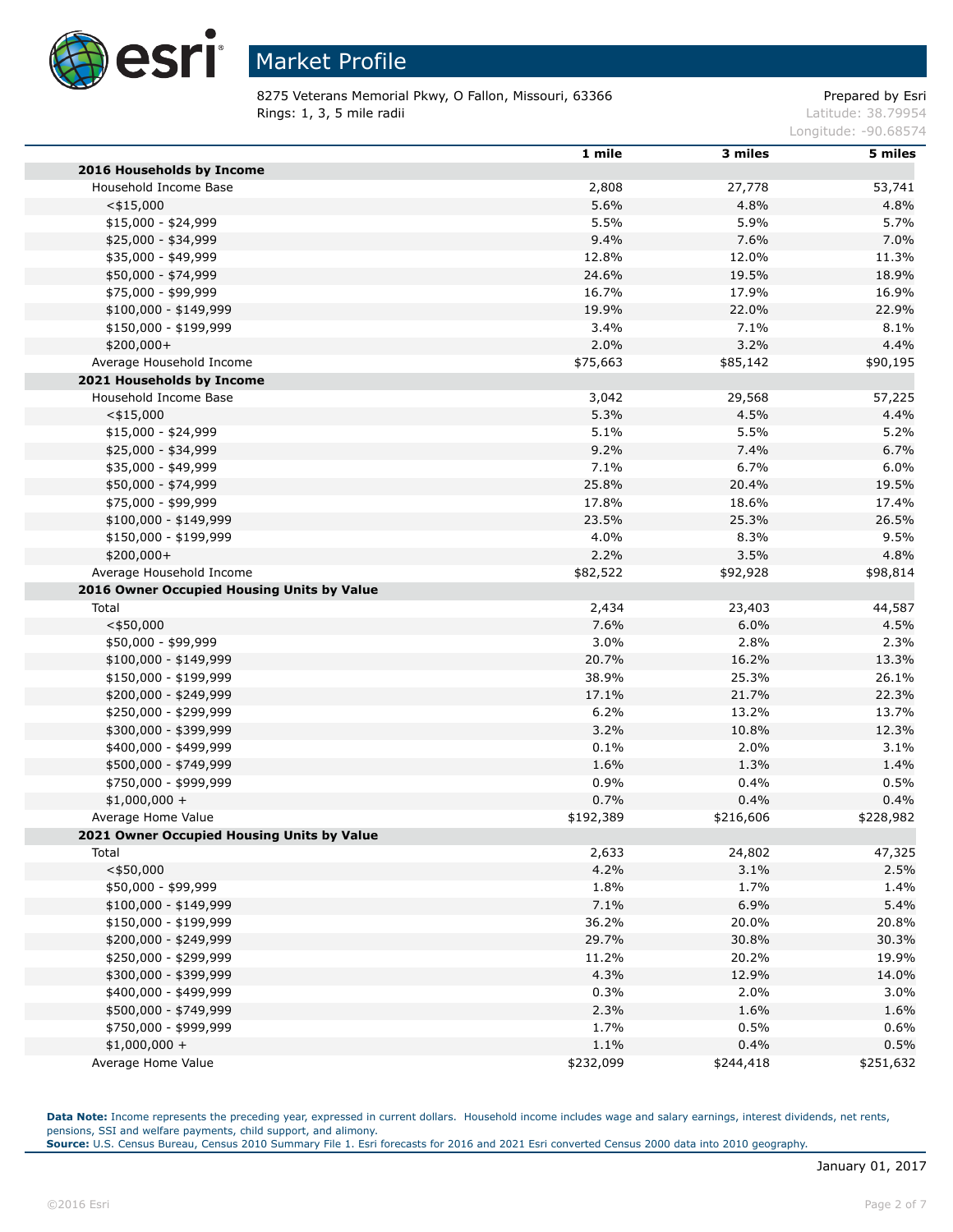

8275 Veterans Memorial Pkwy, O Fallon, Missouri, 63366 Prepared by Esri Rings: 1, 3, 5 mile radii and the state of the state of the contract of the latitude: 38.79954

Longitude: -90.68574

|                               | 1 mile | 3 miles | 5 miles |
|-------------------------------|--------|---------|---------|
| <b>2010 Population by Age</b> |        |         |         |
| Total                         | 7,184  | 72,424  | 139,842 |
| $0 - 4$                       | 7.1%   | 7.2%    | 6.9%    |
| $5 - 9$                       | 7.4%   | 8.0%    | 8.1%    |
| $10 - 14$                     | 7.8%   | 8.1%    | 8.2%    |
| $15 - 24$                     | 12.2%  | 12.3%   | 12.2%   |
| $25 - 34$                     | 14.1%  | 12.9%   | 12.3%   |
| $35 - 44$                     | 15.0%  | 15.5%   | 15.5%   |
| $45 - 54$                     | 16.5%  | 15.8%   | 16.0%   |
| $55 - 64$                     | 9.2%   | 9.9%    | 10.3%   |
| $65 - 74$                     | 5.8%   | 5.9%    | 5.9%    |
| $75 - 84$                     | 3.3%   | 3.3%    | 3.3%    |
| $85 +$                        | 1.6%   | 1.0%    | 1.1%    |
| $18 +$                        | 73.2%  | 72.1%   | 72.0%   |
| 2016 Population by Age        |        |         |         |
| Total                         | 7,891  | 76,980  | 149,454 |
| $0 - 4$                       | 6.6%   | 6.7%    | 6.5%    |
| $5 - 9$                       | 7.1%   | 7.3%    | 7.2%    |
| $10 - 14$                     | 7.1%   | 7.6%    | 7.8%    |
| $15 - 24$                     | 12.1%  | 12.2%   | 12.3%   |
| $25 - 34$                     | 14.2%  | 13.4%   | 12.9%   |
| $35 - 44$                     | 14.1%  | 14.3%   | 14.2%   |
| 45 - 54                       | 14.6%  | 14.6%   | 14.7%   |
| $55 - 64$                     | 12.2%  | 12.0%   | 12.2%   |
| $65 - 74$                     | 6.6%   | 7.2%    | 7.4%    |
| $75 - 84$                     | 3.8%   | 3.5%    | 3.5%    |
| $85 +$                        | 1.6%   | 1.2%    | 1.3%    |
| $18 +$                        | 75.2%  | 74.2%   | 74.2%   |
| 2021 Population by Age        |        |         |         |
| Total                         | 8,511  | 81,496  | 158,399 |
| $0 - 4$                       | 6.4%   | 6.5%    | 6.3%    |
| $5 - 9$                       | 6.6%   | 6.9%    | 6.7%    |
| $10 - 14$                     | 7.2%   | 7.4%    | 7.3%    |
| $15 - 24$                     | 11.2%  | 11.3%   | 11.4%   |
| $25 - 34$                     | 13.7%  | 13.4%   | 13.0%   |
| $35 - 44$                     | 15.1%  | 14.8%   | 14.7%   |
| 45 - 54                       | 12.9%  | 13.2%   | 13.3%   |
| $55 - 64$                     | 13.2%  | 12.8%   | 13.0%   |
| $65 - 74$                     | 7.8%   | 8.4%    | 8.7%    |
| 75 - 84                       | 4.1%   | 4.0%    | 4.1%    |
| $85 +$                        | 1.8%   | 1.3%    | 1.4%    |
| $18 +$                        | 75.9%  | 75.0%   | 75.3%   |
| <b>2010 Population by Sex</b> |        |         |         |
| Males                         | 3,520  | 35,597  | 68,504  |
| Females                       | 3,666  | 36,826  | 71,335  |
| 2016 Population by Sex        |        |         |         |
| Males                         |        |         |         |
|                               | 3,868  | 37,921  | 73,278  |
| Females                       | 4,025  | 39,060  | 76,175  |
| 2021 Population by Sex        |        |         |         |
| Males                         | 4,183  | 40,301  | 77,864  |
| Females                       | 4,327  | 41,194  | 80,534  |

**Source:** U.S. Census Bureau, Census 2010 Summary File 1. Esri forecasts for 2016 and 2021 Esri converted Census 2000 data into 2010 geography.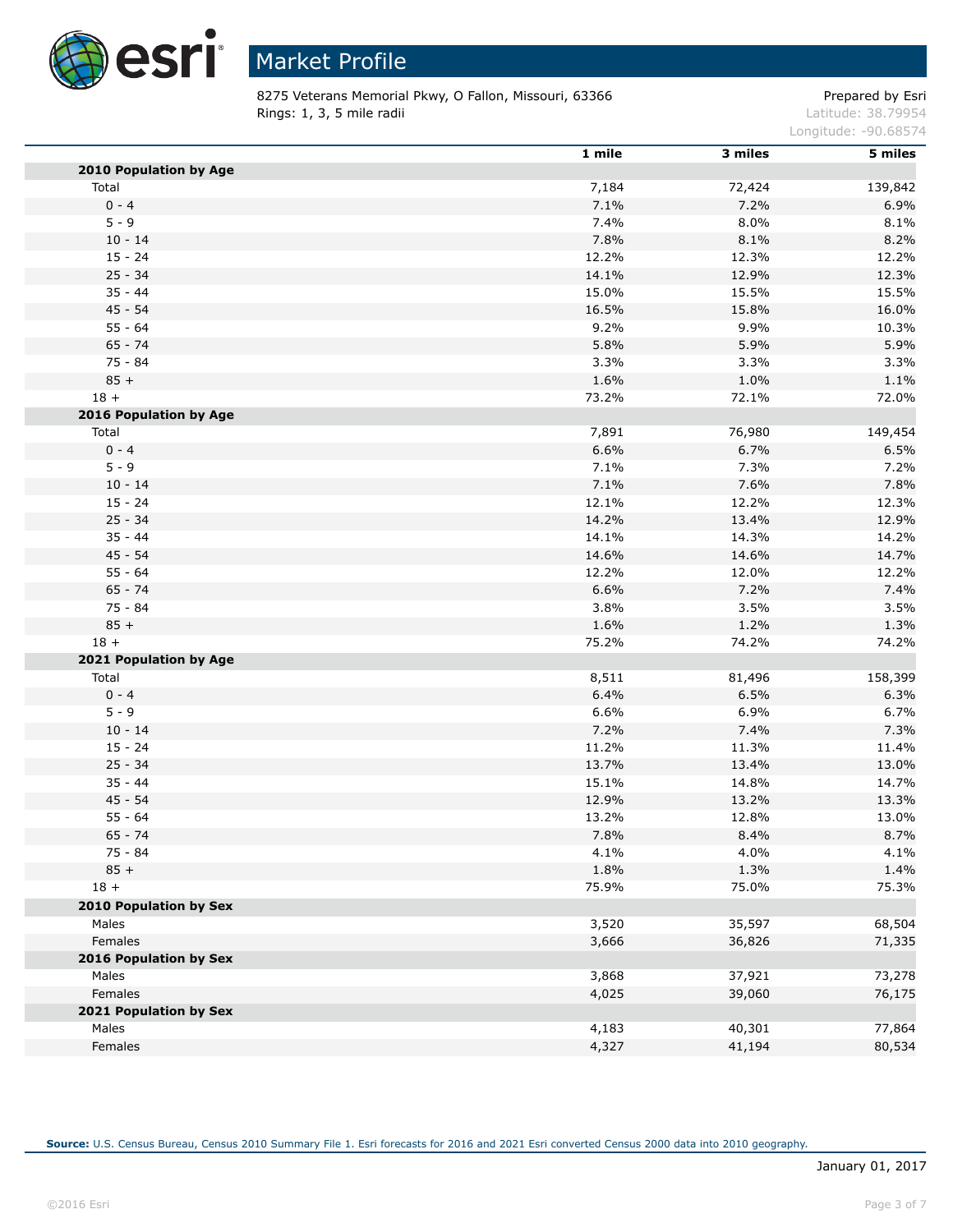

# Market Profile

8275 Veterans Memorial Pkwy, O Fallon, Missouri, 63366 Prepared by Esri Rings: 1, 3, 5 mile radii and the state of the state of the contract of the latitude: 38.79954

Longitude: -90.68574

|                                                    | 1 mile | 3 miles | 5 miles |
|----------------------------------------------------|--------|---------|---------|
| 2010 Population by Race/Ethnicity                  |        |         |         |
| Total                                              | 7,186  | 72,423  | 139,839 |
| White Alone                                        | 91.2%  | 91.2%   | 91.2%   |
| <b>Black Alone</b>                                 | 3.4%   | 3.6%    | 3.6%    |
| American Indian Alone                              | 0.2%   | 0.2%    | 0.2%    |
| Asian Alone                                        | 2.4%   | 2.2%    | 2.4%    |
| Pacific Islander Alone                             | 0.0%   | 0.1%    | 0.1%    |
| Some Other Race Alone                              | 0.9%   | 0.8%    | 0.7%    |
| Two or More Races                                  | 1.9%   | 1.8%    | 1.7%    |
| Hispanic Origin                                    | 2.8%   | 2.6%    | 2.5%    |
| Diversity Index                                    | 21.1   | 21.0    | 20.7    |
| 2016 Population by Race/Ethnicity                  |        |         |         |
| Total                                              | 7,895  | 76,979  | 149,454 |
| White Alone                                        | 89.7%  | 89.6%   | 89.6%   |
| <b>Black Alone</b>                                 | 3.9%   | 4.2%    | 4.2%    |
| American Indian Alone                              | 0.2%   | 0.2%    | 0.2%    |
| Asian Alone                                        | 2.8%   | 2.6%    | 2.8%    |
| Pacific Islander Alone                             | 0.1%   | 0.1%    | 0.1%    |
| Some Other Race Alone                              | 1.0%   | 1.0%    | 0.9%    |
| Two or More Races                                  | 2.3%   | 2.2%    | 2.1%    |
| Hispanic Origin                                    | 3.3%   | 3.2%    | 3.1%    |
| Diversity Index                                    | 24.4   | 24.6    | 24.2    |
| 2021 Population by Race/Ethnicity                  |        |         |         |
| Total                                              | 8,511  | 81,496  | 158,397 |
| White Alone                                        | 88.2%  | 87.9%   | 87.9%   |
| <b>Black Alone</b>                                 | 4.5%   | 4.9%    | 4.9%    |
| American Indian Alone                              | 0.2%   | 0.2%    | 0.2%    |
| Asian Alone                                        | 3.1%   | 3.0%    | 3.2%    |
| Pacific Islander Alone                             | 0.0%   | 0.1%    | 0.1%    |
| Some Other Race Alone                              | 1.2%   | 1.2%    | 1.0%    |
| Two or More Races                                  | 2.7%   | 2.7%    | 2.6%    |
| Hispanic Origin                                    | 4.0%   | 3.9%    | 3.7%    |
| Diversity Index                                    | 27.9   | 28.3    | 27.9    |
| 2010 Population by Relationship and Household Type |        |         |         |
| Total                                              | 7,186  | 72,423  | 139,839 |
| In Households                                      | 98.4%  | 99.8%   | 99.7%   |
| In Family Households                               | 88.6%  | 89.3%   | 89.2%   |
| Householder                                        | 27.3%  | 27.3%   | 27.3%   |
| Spouse                                             | 21.7%  | 22.0%   | 22.4%   |
| Child                                              | 34.7%  | 35.6%   | 35.5%   |
| Other relative                                     | 2.7%   | 2.5%    | 2.2%    |
| Nonrelative                                        | 2.1%   | 2.0%    | 1.7%    |
| In Nonfamily Households                            | 9.9%   | 10.5%   | 10.4%   |
| In Group Quarters                                  | 1.6%   | 0.2%    | 0.3%    |
| <b>Institutionalized Population</b>                | 1.2%   | 0.1%    | 0.3%    |
| Noninstitutionalized Population                    | 0.4%   | 0.1%    | 0.0%    |

Data Note: Persons of Hispanic Origin may be of any race. The Diversity Index measures the probability that two people from the same area will be from different race/ ethnic groups. **Source:** U.S. Census Bureau, Census 2010 Summary File 1. Esri forecasts for 2016 and 2021 Esri converted Census 2000 data into 2010 geography.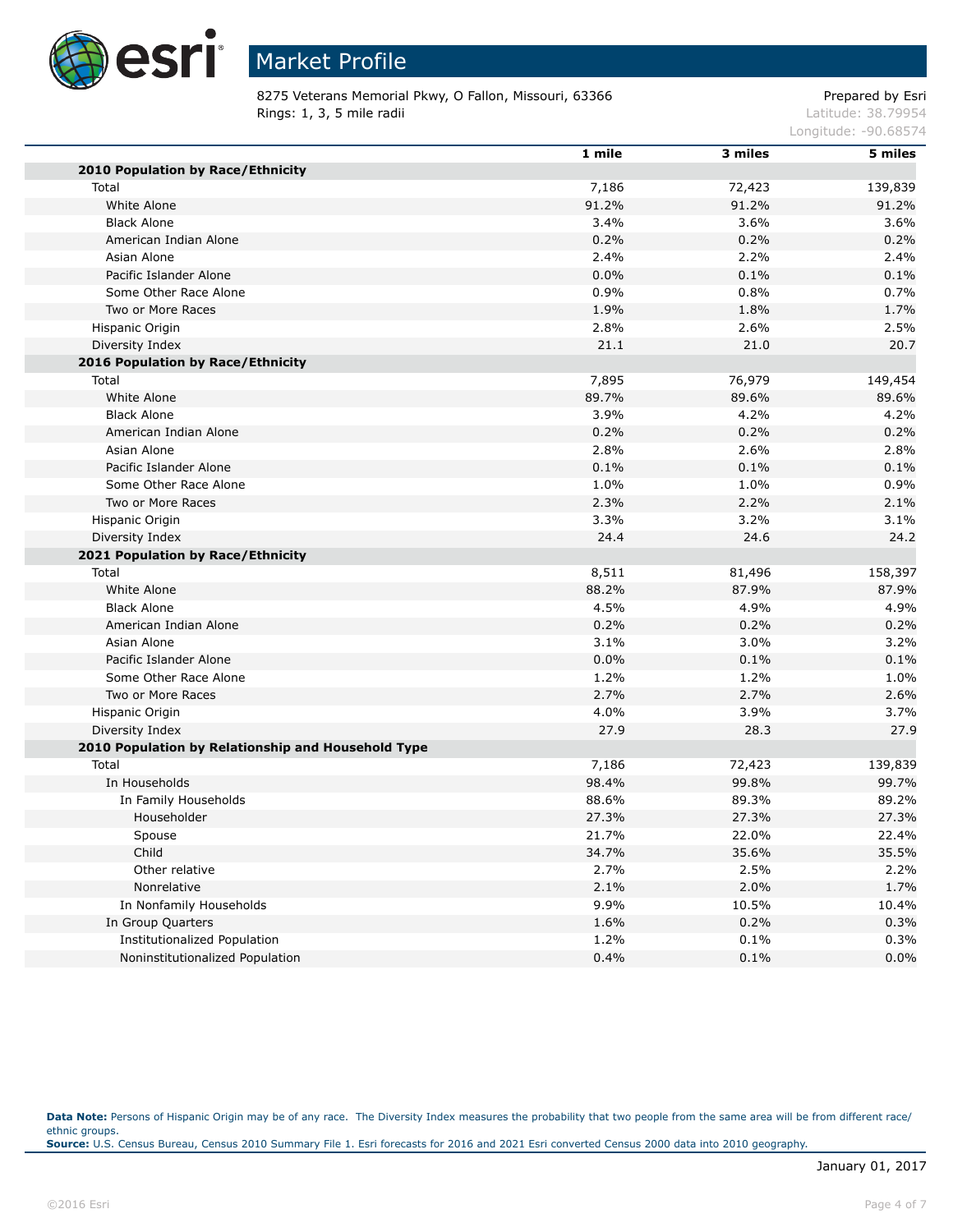

# Market Profile

8275 Veterans Memorial Pkwy, O Fallon, Missouri, 63366 Prepared by Esri Rings: 1, 3, 5 mile radii and the state of the state of the contract of the latitude: 38.79954

Longitude: -90.68574

|                                               | 1 mile | 3 miles | 5 miles |
|-----------------------------------------------|--------|---------|---------|
| 2016 Population 25+ by Educational Attainment |        |         |         |
| Total                                         | 5,296  | 50,961  | 99,045  |
| Less than 9th Grade                           | 2.0%   | 1.6%    | 1.2%    |
| 9th - 12th Grade, No Diploma                  | 5.4%   | 5.0%    | 4.1%    |
| High School Graduate                          | 22.2%  | 23.9%   | 21.9%   |
| GED/Alternative Credential                    | 3.7%   | 3.9%    | 3.4%    |
| Some College, No Degree                       | 26.3%  | 24.5%   | 23.6%   |
| Associate Degree                              | 9.7%   | 9.7%    | 9.1%    |
| <b>Bachelor's Degree</b>                      | 19.1%  | 20.4%   | 24.0%   |
| Graduate/Professional Degree                  | 11.7%  | 11.0%   | 12.6%   |
| 2016 Population 15+ by Marital Status         |        |         |         |
| Total                                         | 6,248  | 60,323  | 117,374 |
| Never Married                                 | 28.2%  | 27.2%   | 26.3%   |
| Married                                       | 55.4%  | 58.3%   | 59.3%   |
| Widowed                                       | 5.2%   | 4.3%    | 4.6%    |
| Divorced                                      | 11.2%  | 10.2%   | 9.8%    |
| 2016 Civilian Population 16+ in Labor Force   |        |         |         |
| Civilian Employed                             | 97.8%  | 97.0%   | 96.9%   |
| Civilian Unemployed                           | 2.2%   | 3.0%    | 3.1%    |
| 2016 Employed Population 16+ by Industry      |        |         |         |
| Total                                         | 4,496  | 42,118  | 81,346  |
| Agriculture/Mining                            | 0.9%   | 0.6%    | 0.5%    |
| Construction                                  | 3.9%   | 5.6%    | 5.5%    |
| Manufacturing                                 | 12.5%  | 13.1%   | 13.0%   |
| Wholesale Trade                               | 5.0%   | 4.0%    | 4.2%    |
| Retail Trade                                  | 13.5%  | 13.5%   | 12.8%   |
| Transportation/Utilities                      | 4.7%   | 4.0%    | 3.8%    |
| Information                                   | 1.8%   | 1.7%    | 1.9%    |
| Finance/Insurance/Real Estate                 | 7.9%   | 9.5%    | 10.0%   |
| Services                                      | 48.2%  | 44.6%   | 45.0%   |
| <b>Public Administration</b>                  | 1.8%   | 3.3%    | 3.2%    |
| 2016 Employed Population 16+ by Occupation    |        |         |         |
| Total                                         | 4,497  | 42,116  | 81,345  |
| White Collar                                  | 66.6%  | 65.9%   | 68.7%   |
| Management/Business/Financial                 | 12.7%  | 17.0%   | 18.4%   |
| Professional                                  | 26.2%  | 22.5%   | 24.2%   |
| Sales                                         | 14.7%  | 12.1%   | 12.8%   |
| Administrative Support                        | 12.9%  | 14.2%   | 13.3%   |
| Services                                      | 17.6%  | 16.4%   | 14.9%   |
| <b>Blue Collar</b>                            | 15.8%  | 17.7%   | 16.4%   |
| Farming/Forestry/Fishing                      | 0.0%   | 0.2%    | 0.1%    |
| Construction/Extraction                       | 2.1%   | 3.5%    | 3.5%    |
| Installation/Maintenance/Repair               | 4.4%   | 3.4%    | 3.2%    |
| Production                                    | 5.9%   | 5.9%    | 5.2%    |
| Transportation/Material Moving                | 3.4%   | 4.6%    | 4.3%    |
| 2010 Population By Urban/ Rural Status        |        |         |         |
| <b>Total Population</b>                       | 7,186  | 72,423  | 139,839 |
| Population Inside Urbanized Area              | 100.0% | 99.4%   | 98.8%   |
| Population Inside Urbanized Cluster           | 0.0%   | 0.0%    | $0.0\%$ |
| Rural Population                              | 0.0%   | 0.6%    | 1.2%    |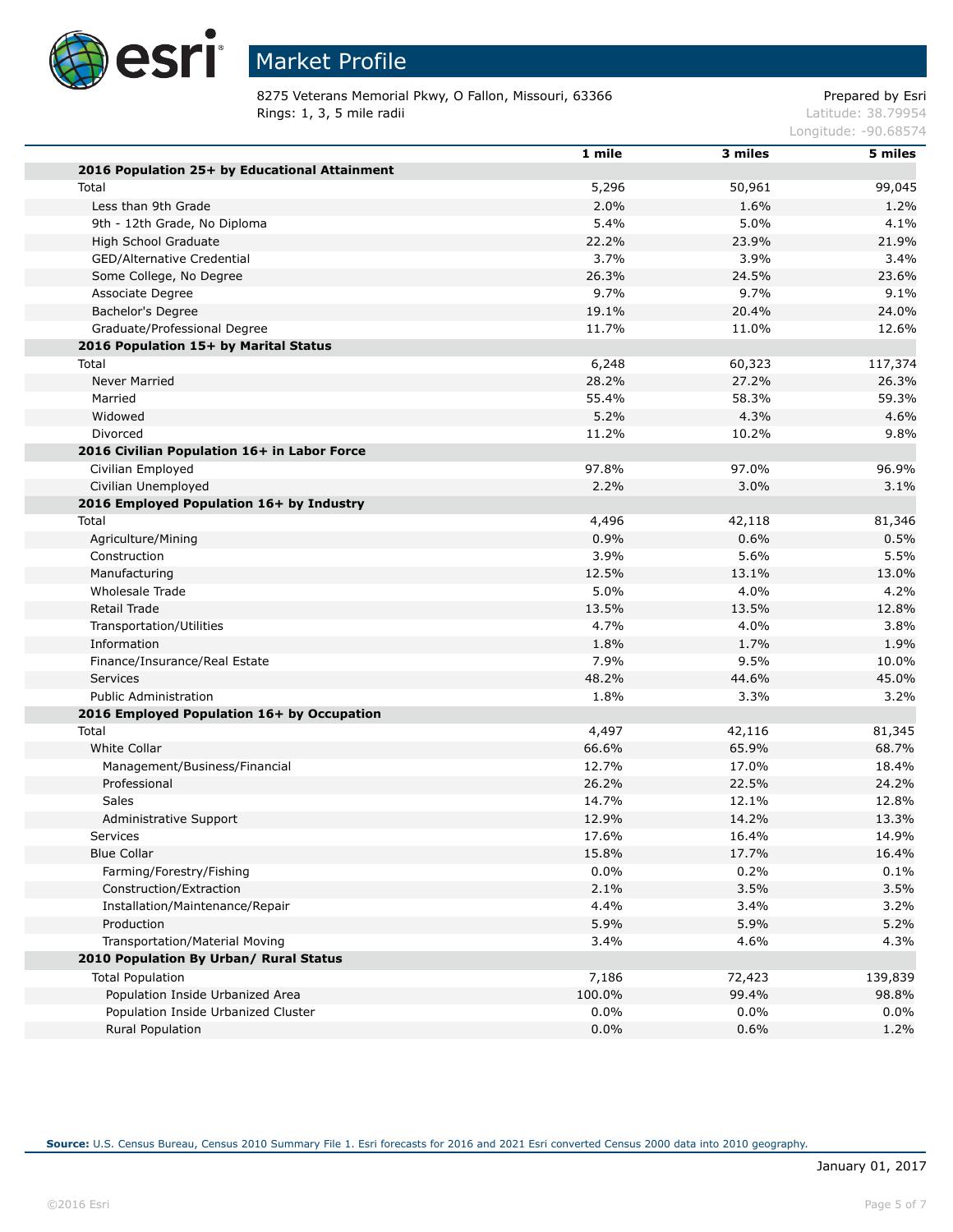

8275 Veterans Memorial Pkwy, O Fallon, Missouri, 63366 Prepared by Esri Rings: 1, 3, 5 mile radii and the state of the state of the contract of the latitude: 38.79954

Longitude: -90.68574

|                                               | 1 mile | 3 miles | 5 miles |
|-----------------------------------------------|--------|---------|---------|
| 2010 Households by Type                       |        |         |         |
| Total                                         | 2,530  | 25,863  | 49,843  |
| Households with 1 Person                      | 17.5%  | 18.9%   | 19.1%   |
| Households with 2+ People                     | 82.5%  | 81.1%   | 80.9%   |
| Family Households                             | 77.6%  | 76.4%   | 76.4%   |
| Husband-wife Families                         | 61.5%  | 61.6%   | 62.5%   |
| With Related Children                         | 31.0%  | 31.7%   | 32.0%   |
| Other Family (No Spouse Present)              | 16.0%  | 14.8%   | 13.9%   |
| Other Family with Male Householder            | 5.3%   | 4.6%    | 4.3%    |
| With Related Children                         | 3.2%   | 2.7%    | 2.6%    |
| Other Family with Female Householder          | 10.8%  | 10.1%   | 9.6%    |
| With Related Children                         | 6.7%   | 6.5%    | 6.3%    |
| Nonfamily Households                          | 4.9%   | 4.7%    | 4.5%    |
|                                               |        |         |         |
| All Households with Children                  | 41.5%  | 41.5%   | 41.3%   |
|                                               |        |         |         |
| Multigenerational Households                  | 3.6%   | 3.6%    | 3.4%    |
| Unmarried Partner Households                  | 6.4%   | 5.8%    | 5.5%    |
| Male-female                                   | 6.1%   | 5.4%    | 5.0%    |
| Same-sex                                      | 0.3%   | 0.5%    | 0.5%    |
| 2010 Households by Size                       |        |         |         |
| Total                                         | 2,532  | 25,862  | 49,842  |
| 1 Person Household                            | 17.5%  | 18.9%   | 19.1%   |
| 2 Person Household                            | 32.2%  | 31.5%   | 31.9%   |
| 3 Person Household                            | 19.9%  | 18.8%   | 18.4%   |
| 4 Person Household                            | 19.0%  | 18.6%   | 18.5%   |
| 5 Person Household                            | 7.6%   | 8.3%    | 8.2%    |
| 6 Person Household                            | 2.5%   | 2.7%    | 2.7%    |
| 7 + Person Household                          | 1.2%   | 1.3%    | 1.2%    |
| 2010 Households by Tenure and Mortgage Status |        |         |         |
| Total                                         | 2,531  | 25,863  | 49,842  |
| Owner Occupied                                | 87.8%  | 85.8%   | 84.4%   |
| Owned with a Mortgage/Loan                    | 73.5%  | 71.7%   | 70.7%   |
| Owned Free and Clear                          | 14.3%  | 14.1%   | 13.8%   |
| Renter Occupied                               | 12.2%  | 14.2%   | 15.6%   |
| 2010 Housing Units By Urban/ Rural Status     |        |         |         |
| <b>Total Housing Units</b>                    | 2,669  | 26,790  | 51,780  |
| Housing Units Inside Urbanized Area           | 100.0% | 99.2%   | 98.7%   |
| Housing Units Inside Urbanized Cluster        | 0.0%   | 0.0%    | 0.0%    |
| <b>Rural Housing Units</b>                    | 0.0%   | 0.8%    | 1.3%    |
|                                               |        |         |         |

Data Note: Households with children include any households with people under age 18, related or not. Multigenerational households are families with 3 or more parentchild relationships. Unmarried partner households are usually classified as nonfamily households unless there is another member of the household related to the householder. Multigenerational and unmarried partner households are reported only to the tract level. Esri estimated block group data, which is used to estimate polygons or non-standard geography.

**Source:** U.S. Census Bureau, Census 2010 Summary File 1. Esri forecasts for 2016 and 2021 Esri converted Census 2000 data into 2010 geography.